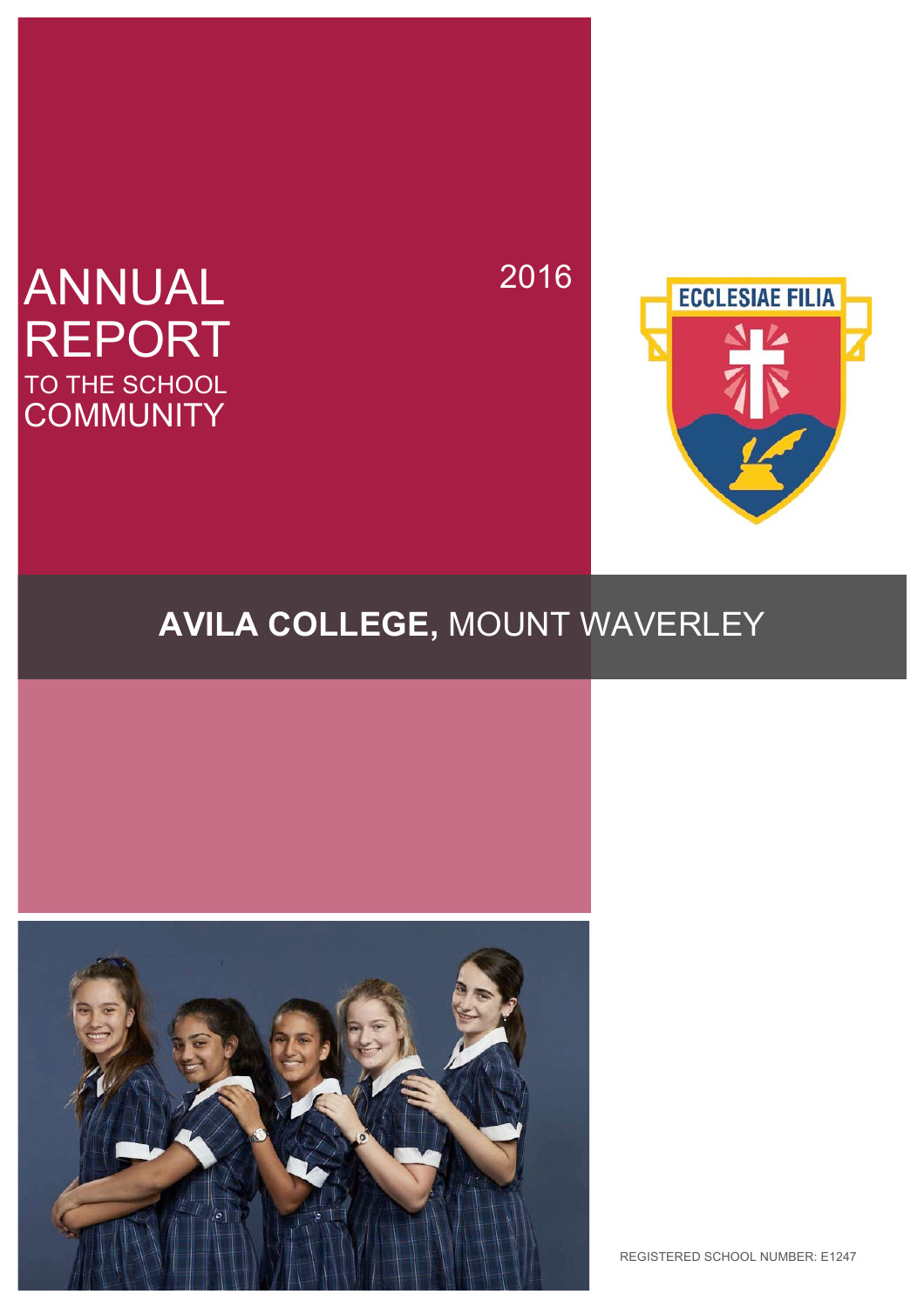# **Contents**

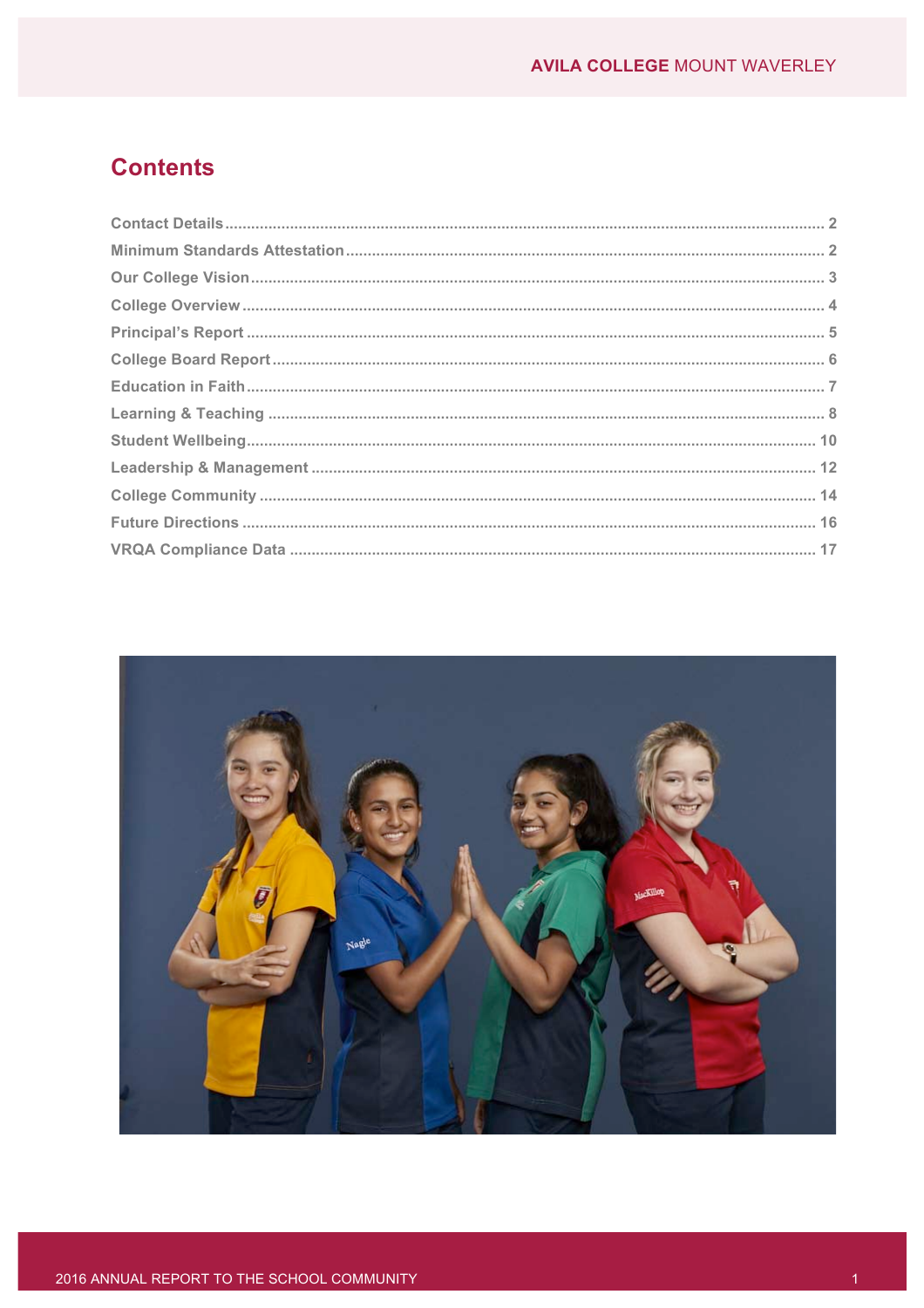# **Contact Details**

| <b>ADDRESS</b>                              | 35 Charles Street<br><b>MOUNT WAVERLEY VIC 3149</b>             |
|---------------------------------------------|-----------------------------------------------------------------|
| <b>PRINCIPAL</b><br><b>ACTING PRINCIPAL</b> | Ms Louise Gunther (Terms 1-3)<br>Mrs Madeleine Franken (Term 4) |
| <b>PARISH PRIEST</b>                        | Fr Brendan Dillon                                               |
| <b>SCHOOL BOARD CHAIR</b>                   | Mrs Sally-Anne Petrie                                           |
| <b>TELEPHONE</b>                            | $(03)$ 9831 9600                                                |
| <b>EMAIL</b>                                | principal@avilacollege.vic.edu.au                               |
| <b>WEBSITE</b>                              | www.avilacollege.vic.edu.au                                     |

# **Minimum Standards Attestation**

- I, Madeleine Franken, attest that Avila College is compliant with:
- All of the requirements for the minimum standards and other requirements for the registration of schools as specified in the Education and Training Reform Act 2006 (Vic) and the Education and Training Reform Regulations 2007 (Vic), except where the school has been granted an exemption from any of these requirements by the VRQA
- Australian Government accountability requirements related to the 2016 school year under the Australian Education Act 2013 (Cth) and the Australian Education Regulations 2013 (Cth)

19 May 2017

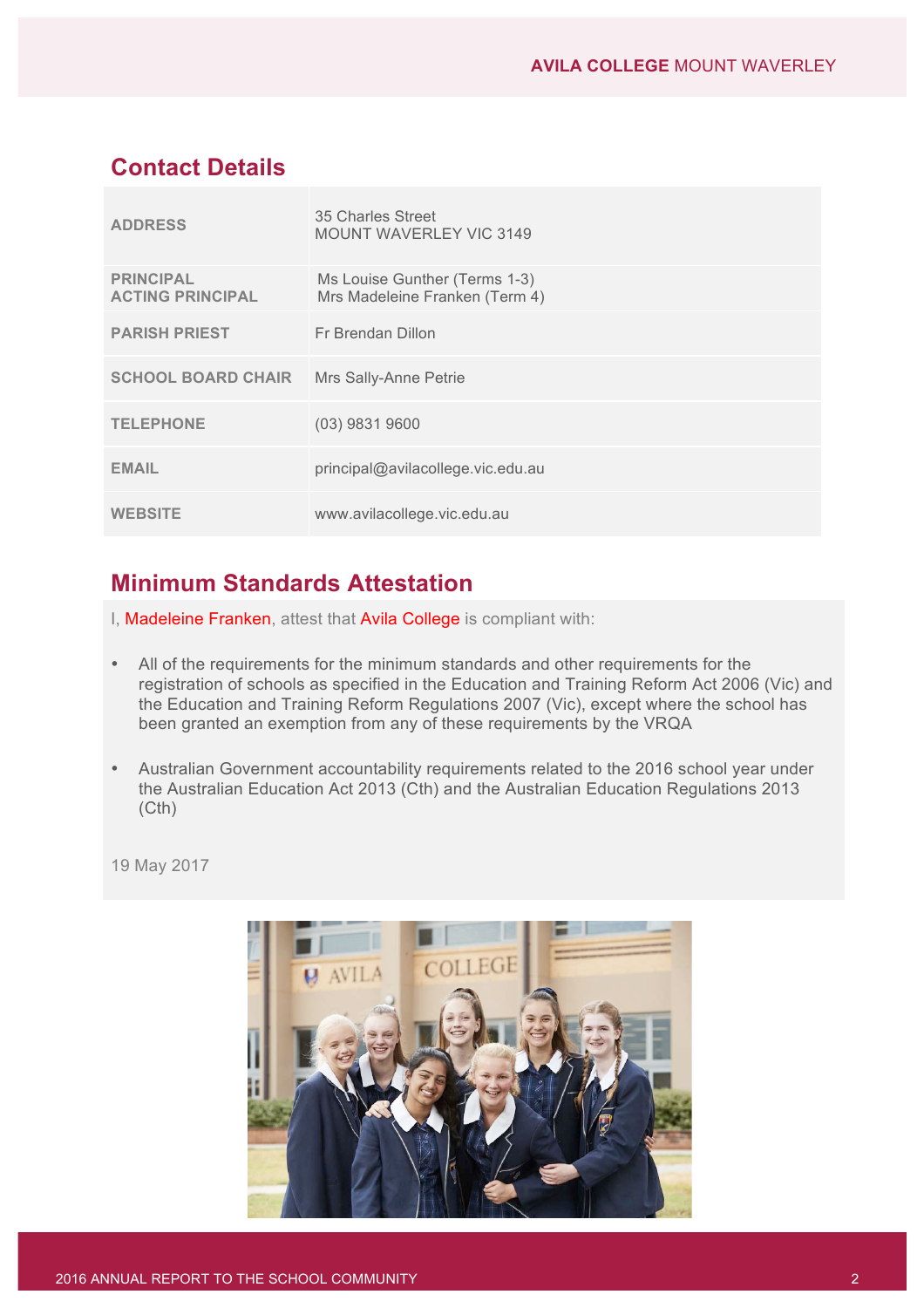# **Our College Vision**

# **Mission**

We offer Avila girls the best Catholic education and inspire successful futures.

We give our students options and opportunities to explore and understand what a great future looks like and what it takes to get there.

We teach, guide and support our girls to achieve that vision for themselves.

We challenge them to always strive to be their best...both today while they're students and tomorrow, long after they have left the college.

# **Vision**

We inspire our girls today to become successful women tomorrow.

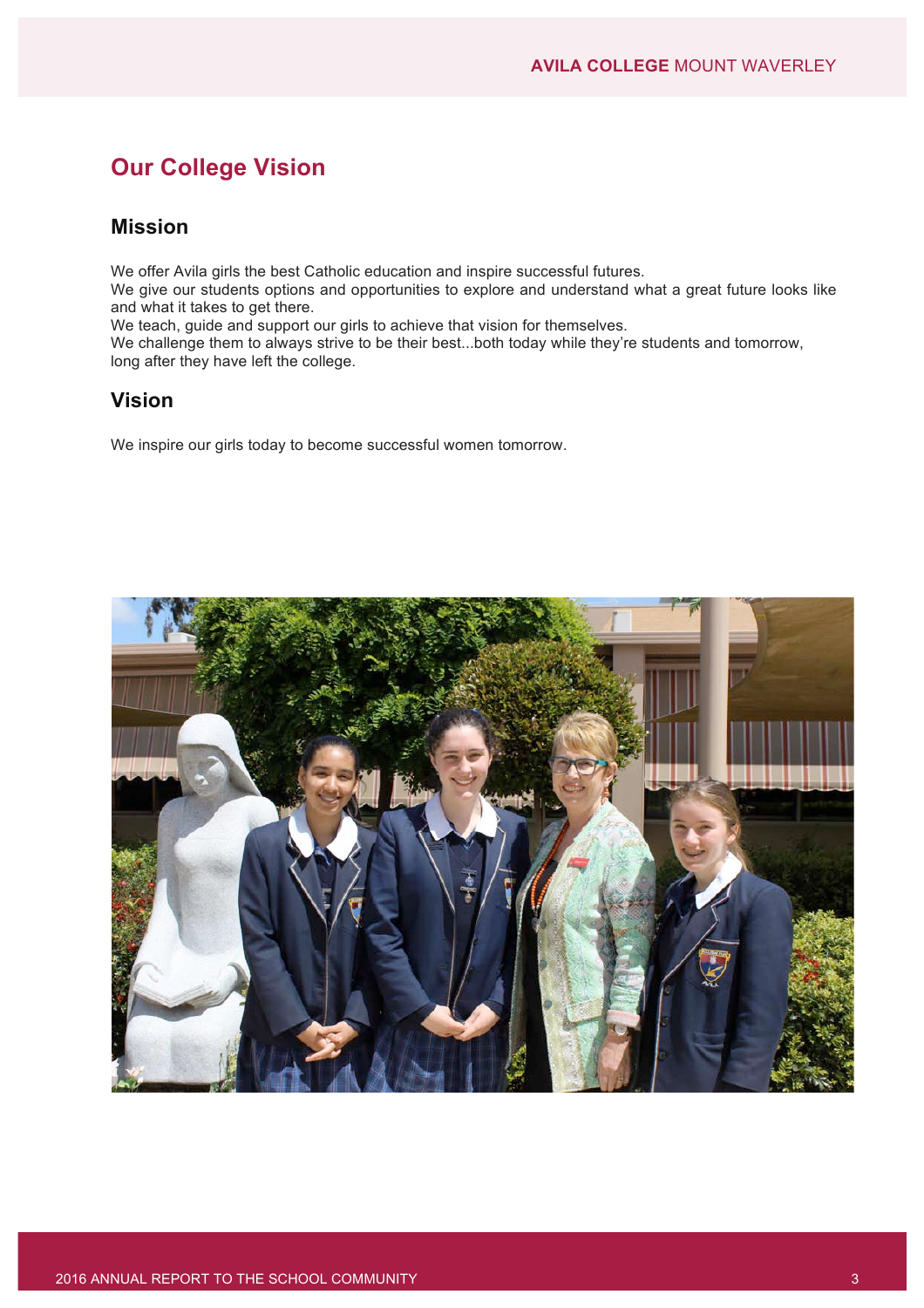# **College Overview**

*Inspiring today for tomorrow*

As a leading Catholic secondary school for girls, Avila College offers an extensive and balanced range of academic choices and educational pathways accompanied by a broad co-curricular program designed to enrich, engage and empower students. Established in 1965 under the guidance of the Presentation Sisters, Avila College provides a contemporary learning environment with excellent modern facilities, passionate, highly qualified staff and a rigorous academic program.

Each student is challenged to develop spiritually, socially and academically in order to achieve her best and experience success, both whilst at the College and into the future. Avila College offers opportunities for accelerated learning at senior levels with more than 40 VCE subjects available along with VET and VCAL programs.

Avila College enjoys an enviable reputation, not only for academic results, but also in diverse fields including visual and performing arts, public speaking, debating and social justice initiatives. Languages offered include Indonesian, French and Italian, and are complemented with international study tours and immersion programs. The Discovery Learning program actively promotes initiative, independence and analytical thinking skills through outdoor education programs and urban experiential learning experiences. A state of the art Agriculture and Horticulture Centre provides the opportunity to interact with environmental and sustainability subject matters firsthand.

Avila College students are provided with a personal Macbook, have access to online resources, a technology-rich resource centre and learn in classrooms fitted with interactive whiteboards.

Avila College's unique pastoral care program ensures the whole student is acknowledged, nurtured and celebrated. The Living and Values Program is taught at all year levels and provides students with learning activities and opportunities designed to enhance their wellbeing.

As a Catholic school, Gospel values of faith, hope, love and justice are central to the educational experience for all students.

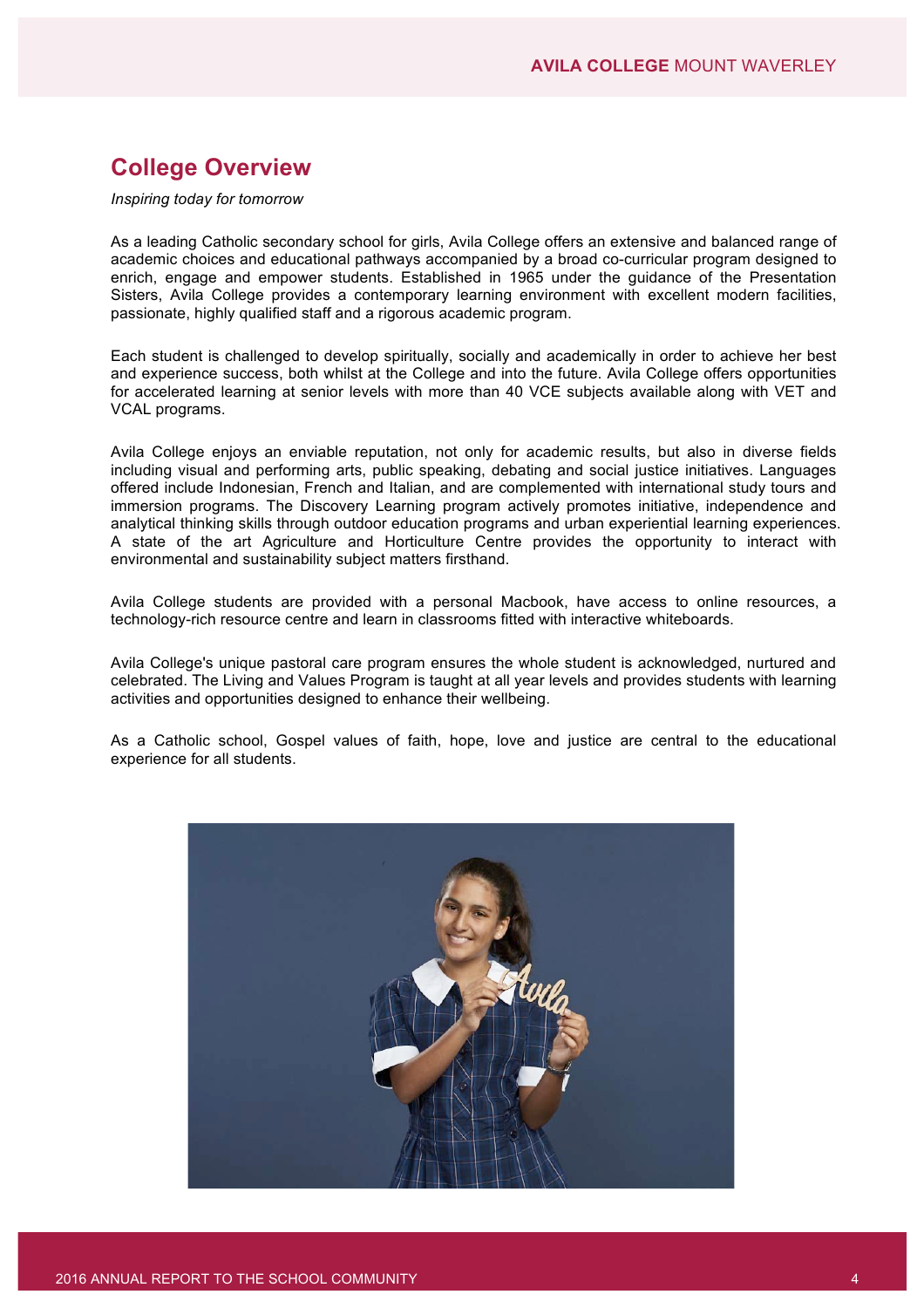# **Principal's Report**

The 2016 academic year was once again characterised by its diversity of opportunities and achievements. Students from years 7 through to 12 were challenged and partnered in their learning journeys with the motivation to achieve their own personal excellence.

Our whole school commitment to every student exploring her potential was captured in the re-launched vision statement: "Inspiring today for tomorrow". With this catch cry ringing in the ears of students and staff, the adventure of learning together was embarked upon with enthusiasm.

A significant feature of home-school partnership, just-in-time communication and continuous feedback, was the introduction of continuous online reporting.

Avila College also continued to provide modern state-of-the-art learning environments with the completion of a new outdoor learning space with tiered and shaded seating. A beautifully landscaped memorial rose garden provides a new haven for quiet reflection when needed. Concept designs for Stage 2 of the Master Plan for buildings and development at Avila College were drafted in 2016, including the relocation of administration and student services spaces and a Discovery Learning Centre in the future.

The new Child Safe legislation led to much work being done at both staff and Board level to ensure Avila College was compliant. New Code of Conduct, Child Safety, Occupational Health and Safety, Anti-Bullying, Social Media, Mandatory Reporting Procedure and Workplace and Equality Opportunity policies were developed by staff, informed by government and Catholic Education Melbourne advice, then ratified by the College Board.

Madeleine Franken Acting Principal Avila College



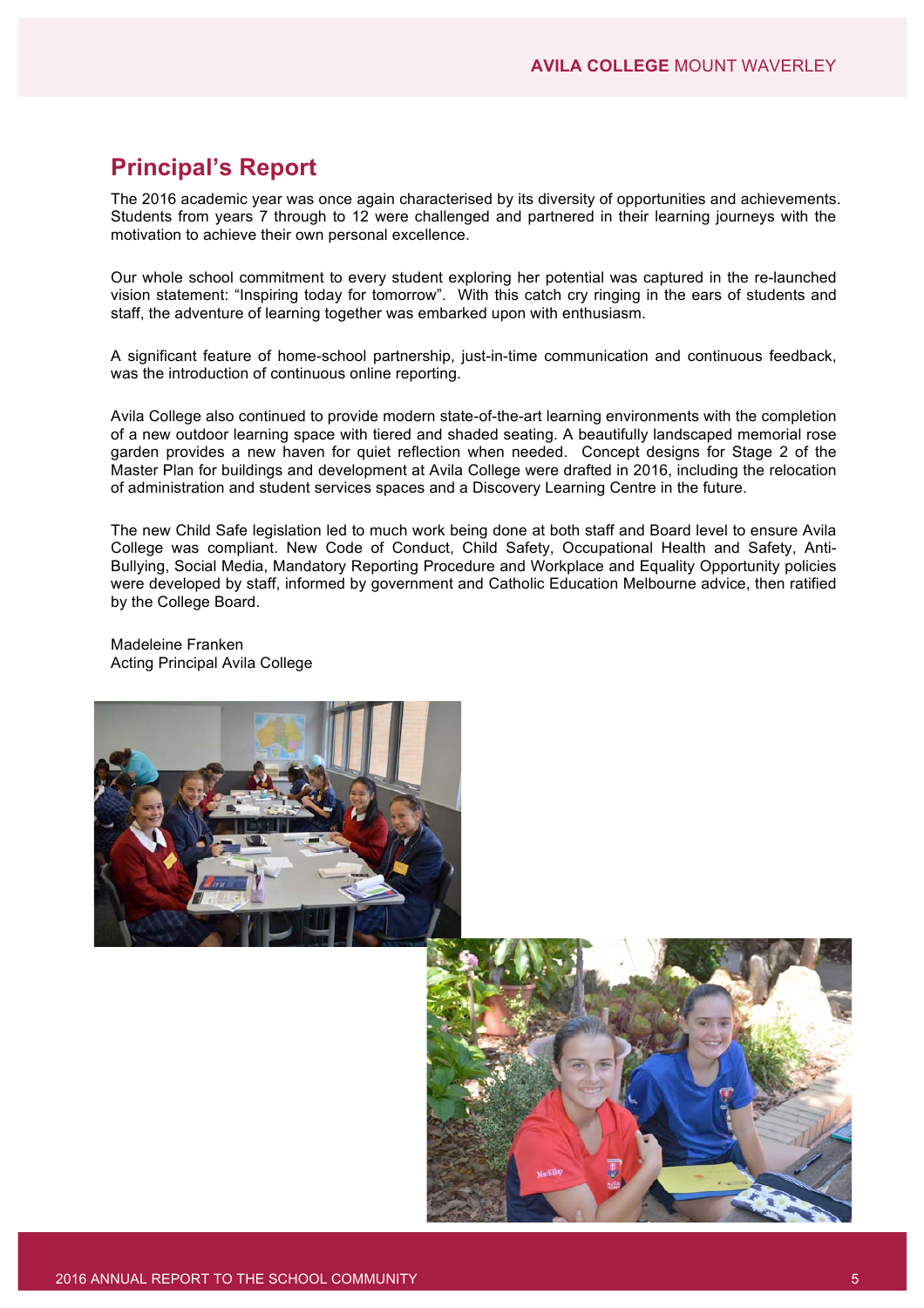# **College Board Report**

Whilst 2016 was a year of change, the Principal and school leadership kept the Avila College Board well informed of the activities, initiatives and achievements of the Avila College community. Reports consistently highlighted the outstanding opportunities for faith development and academic education that are offered at Avila, by confirming the comprehensive curriculum available to meet the needs of students, within a well maintained Catholic learning environment.

Formation in the Presentation charism continued in 2016 for Board Members. Following the outstanding success of the Nagle Education Alliance of Australia Student Leadership Conference, hosted by Avila, the Avila College Board was delighted to listen to the reports from students at its November meeting.

# **Achievements**

- During 2016, improving Board visibility in the community by increased participation in Avila College daytime and evening calendared events remained a focus
- The review of the Board's Constitution led to the set up of a Board Development Working Party. Several tasks for this working party were identified by the Board, including the need for a Board Handbook to support the Board Constitution. The Board agreed to put any further review of the Constitution on hold until this supporting document is drafted
- The Board Development Working Party also identified the school policies related to governance, with a plan to bring additional relevant policies to the Board for ratification in 2017
- Board Representatives were involved in the selection panel, facilitated by Catholic Education Melbourne (CEM) late in 2016, to interview and select a new Principal for Avila College, leading to ratification of the successful applicant by Archbishop Dennis Hart.

Sally-Anne Petrie Chair Avila College Board

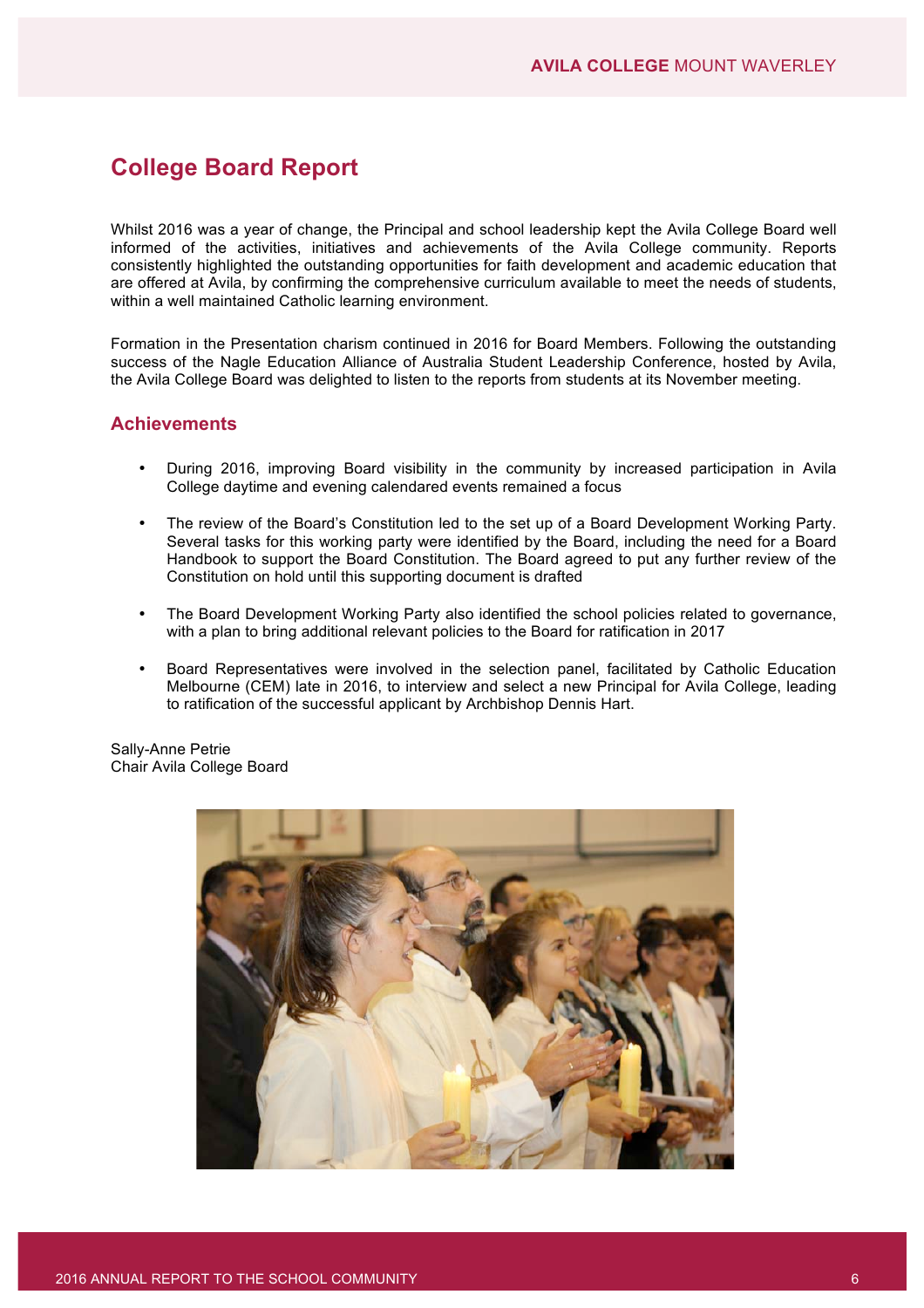# **Education in Faith**

#### **Goal**

• To build the Catholic identity of the College

#### **Intended Outcome**

• That staff, students and parents will appreciate more deeply what it means to belong to a Catholic community and participate more actively

#### **Achievements**

Avila College students and staff share a strong sense of Catholic community, which is underpinned by the core values of respect, honesty, support, forgiveness, trust and justice. These values are part of the everyday fabric of Avila. They are fundamental to the way members of the community relate to one another, and build relationships with the wider community through service to others.

# **VALUE ADDED**

**Nagle Education Alliance Australia (NEAA) Student Conference:** Avila College hosted the biennial NEAA Student Conference in August with approximately 100 students, accompanied by principals and senior staff from Presentation heritage schools across Australia attending. The theme of the four-day conference was "You're the Voice".

**Faith and Mission Leaders:** Student Faith and Mission Leaders worked to develop a College Prayer to be used regularly by the whole school community. The prayer was introduced to the College community on Avila Day when each student and staff received a bookmark copy of the prayer.

**The Reconciliation Group** continued to work to fulfil their goals of drawing awareness to the cultural issues as well as issues of the disadvantage faced by Aboriginal communities in Australia through flying the Aboriginal flag in the school grounds, displaying the message stick in liturgies and Masses, and acknowledging the land at all school gatherings. Proud Race Day, Sorry Day and Close the Gap Day were acknowledged and accompanied by celebrations and awareness raising activities to promote a positive attitude to Aboriginal culture among student body.

**St Vincent de Paul: The Young Vinnies** group worked enthusiastically to bring social justice to our immediate community and the broader community including Oznam House and Wellsprings in Dandenong. The girls continually informed the school community of the need for their support through the various fundraising events.

**Santa Teresa Immersion:** Avila students and staff continued in their tradition of supporting the Santa Teresa Mission in Central Australia. Staff donated clothing and bedding which were then taken to Santa Teresa on the student immersion trip.

**Project Compassion** was extremely well supported by both staff and students with money collected throughout the Lenten period

**Reflection Days** were held across the year for all year levels with special emphasis on developing students' personal faith. Each Reflection Day was tailored to the needs of the year level.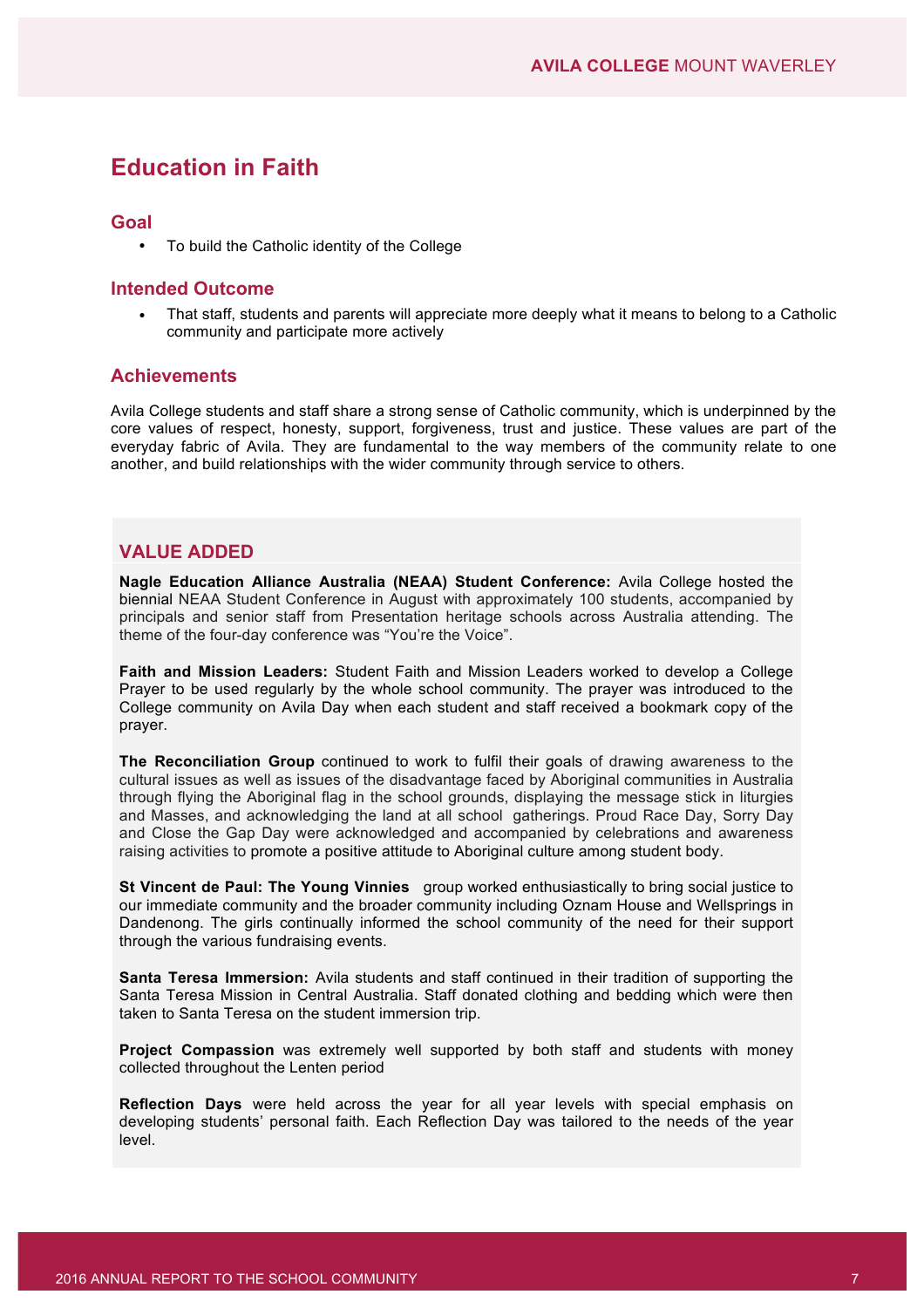# **Learning & Teaching**

### **Goal**

• To enable all students to be actively engaged in meaningful learning

# **Intended Outcomes**

- That student learning will improve in Mathematics and numeracy
- That student learning will improve English and literacy
- That there is a range of meaningful feedback mechanisms for students and staff to improve learning and teaching
- That senior school results will improve

# **Achievements**

### **2016 VCE and VCAL Results**

The top students undertook VCE studies across a range of subjects from the arts, health, humanities, languages, maths and science areas. Avila College is proud of the 100% successful completion rate for VCE and VCAL. 263 students successfully completed at least one sequence of unit 3 & 4 VCE subject sequence across 5 different studies. The College dux achieved an ATAR of 99.7

Three students earned perfect study scores of 50 in: English EAL, Physics, Product Design and Technology.

22 students earned the relatively new VCE Baccalaureate in recognition of their strong academic achievement across a broad range of at least 5 VCE subjects including Mathematical Methods and a Language Other Than English.

#### **Individualised Learning**

Avila College offers a number of specific programs to both extend students and address the learning needs of students who may benefit from additional targeted teaching in numeracy or literacy. Specific teaching to address gaps in core knowledge and skills is offered through voluntary participation in classes such as:

- Maths Catch Up Corner
- Extra English
- Literacy and Vocational Skills
- Our Australia History program
- VCE, VET and VCAL programs

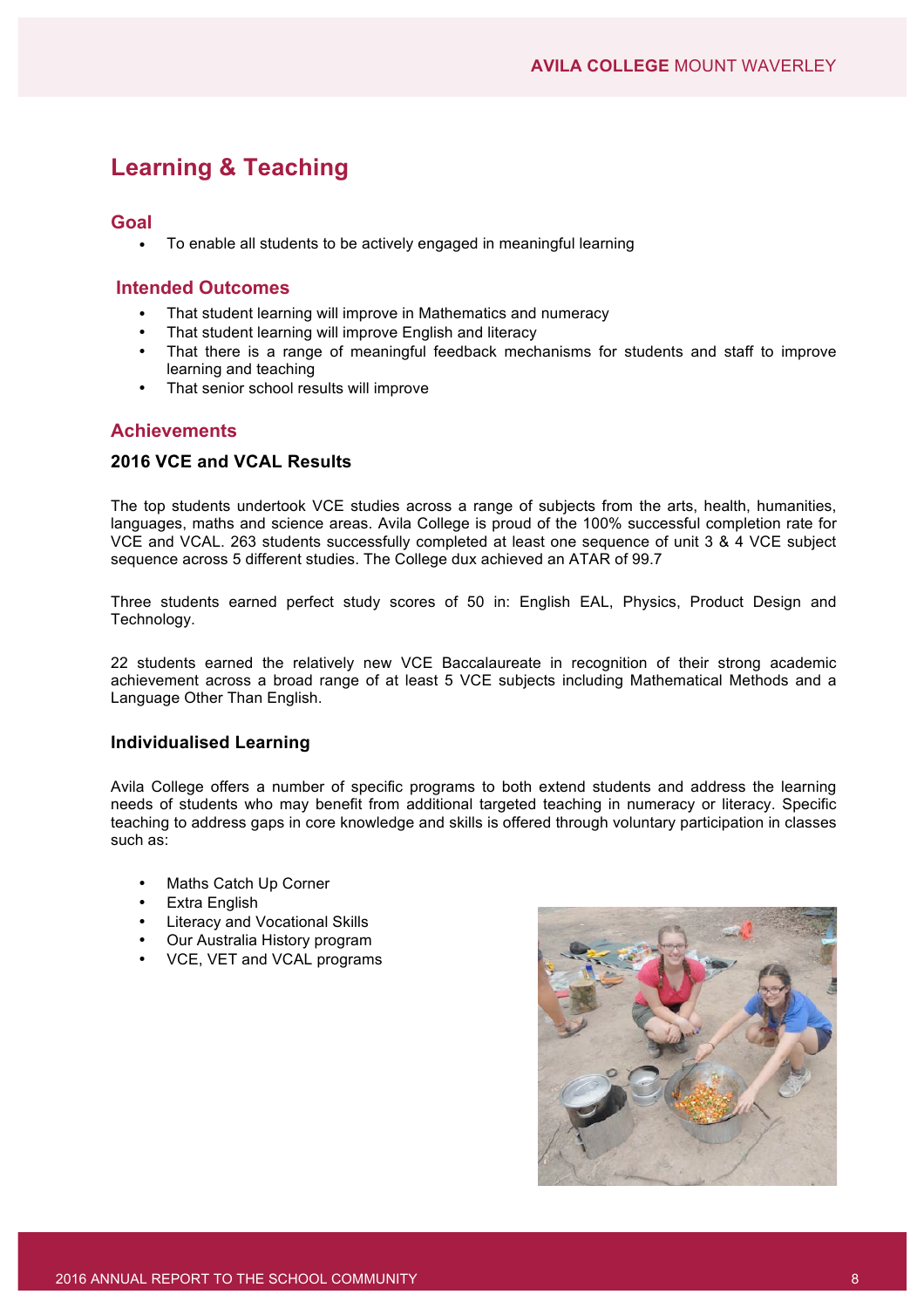Programs to extend talented and highly able students included:

- 
- AMCF Song Writing Competition •
- 
- Growing Tall Poppies Program **•** Hands-on Engineering Day<br>ICAS Science Competition **•** Kwong Lee Dow Scholars F
- 
- 
- 
- **National Geography Competition <br>NGSS Programming Competition •**
- 
- 
- Robotics Workshop Science Talent Quest • Shared Stories Writing Competition • Tournament of Minds
- Wool4School Textiles Competition Young Inventors Group
- ACMI Hothouse programs<br>
Amazing Spaghetti Machine Competition<br>
AMCF Song Writing Competition<br>
Australian Maths Competition
	-
- Gentech 2016 Program Gifted and Talented Conference
	-
- ICAS Science Competition Kwong Lee Dow Scholars Program
- Maths Olympiad Maths Talent Quest
	- Monash Murder Mystery Monash Scholars Program
		-
- NCSS Programming Competition Programming Challenge for Girls Competition<br>• Robotics Workshop Science Talent Quest
	-
	-
	-

# **STUDENT LEARNING OUTCOMES**

The trend in the performance of Avila College students over the three year period reveals only minor fluctuations. Of note is the fact that NAPLAN median results continued to provide evidence of Avila College students performing above the state in every area and value adding to students' knowledge and skills at a higher rate than other schools with either a similar socio economic status or starting point.





# **POST-SCHOOL DESTINATIONS**

| <b>TERTIARY STUDY</b>               | 72% |
|-------------------------------------|-----|
| <b>TAFE / VET</b>                   | 13% |
| <b>APPRENTICESHIP / TRAINEESHIP</b> | 2%  |
| <b>DEFERRED</b>                     | 5%  |
| <b>EMPLOYMENT</b>                   | 8%  |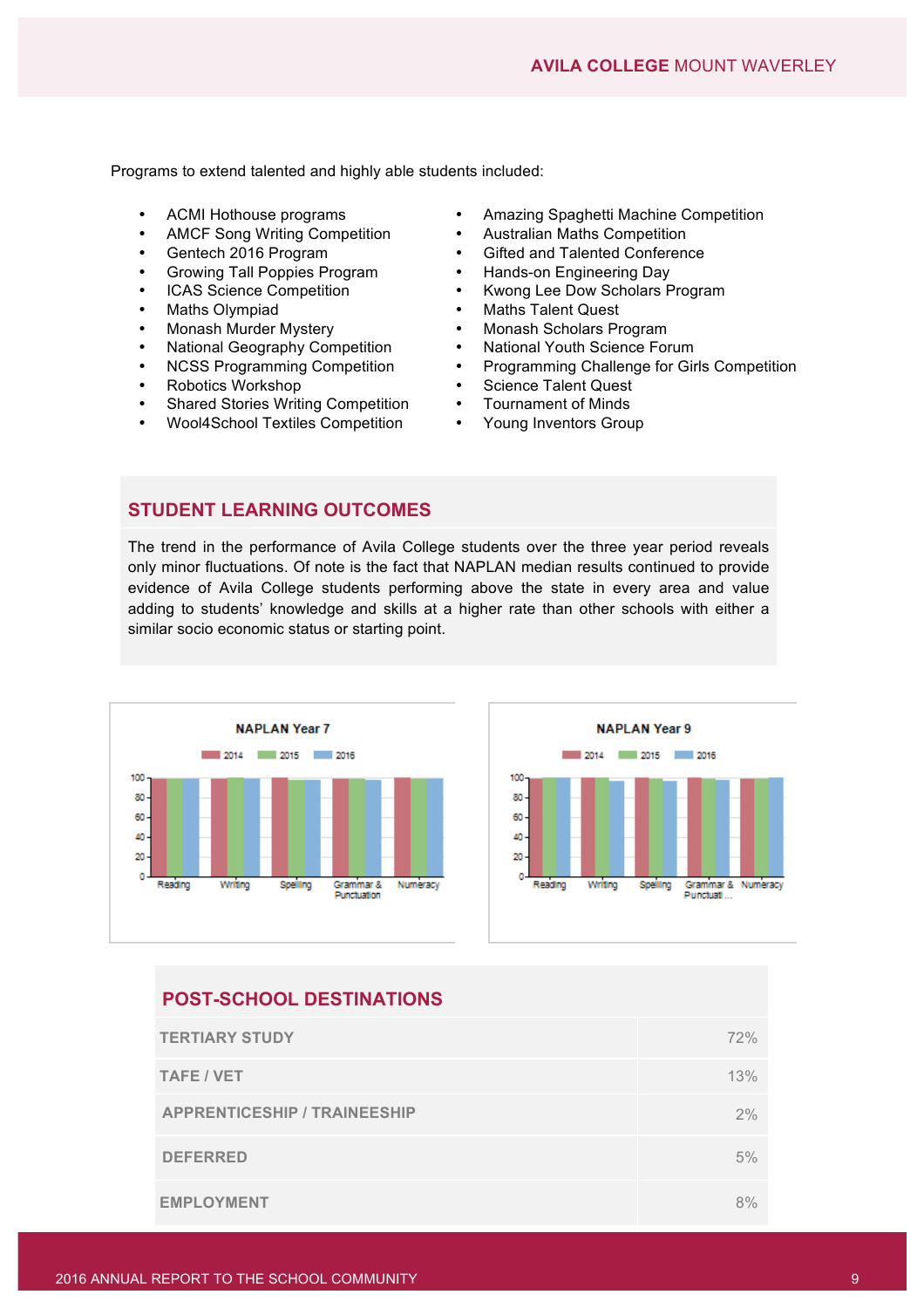# **Student Wellbeing**

### **Goal**

• To further develop a whole school approach to student wellbeing that encourages in students compassion and respect for themselves and others

### **Intended Outcome**

• That student morale will improve

# **Achievements**

The work of the Pastoral Care Team is always hallmarked by a desire to work in partnership with all staff and parents. Our focus is to ensure that we provide excellent learning opportunities for our young people to prepare them to be effective members of the community and to build optimistic young women of faith who can enrich and contribute to the world around them. Examples of some of the multitude of initiatives include:

- Consolidation of resources and teaching material used in student wellbeing programs
- Engagement in activities to build vertical connectedness within the College (House activities)
- Development of staff skills and awareness of Safety Plans for at risk students
- Parent Forum for feedback
- Development of an early contact culture for absent students through text messages to parents each morning for an unexplained absence and letters alerting parents to concern when attendance drops below 90% in a semester
- Embedding opportunities for student voice
- Implementation of student leadership restructure
- Further development of programs to address 'at risk' students
- Further development of parent education partnerships
- Further development of activities and school structures that build students' connectedness to the school

# **STUDENT SATISFACTION**

Students' sense of connectedness to each other and to their school community can be characterised as strong. Students consistently recognise and display high levels of motivation and a sense of safety at school. They experience good relationships with their teachers and demonstrate commitment to living out Gospel values.

# **VALUE ADDED**

- Living and Values Program
- Peer Helper Program
- Red Cross Door Knock Appeal
- Avila Day Celebration
- RUOK Day
- House Athletics and Swimming Carnival
- Creative Arts Festival
- Music Festival

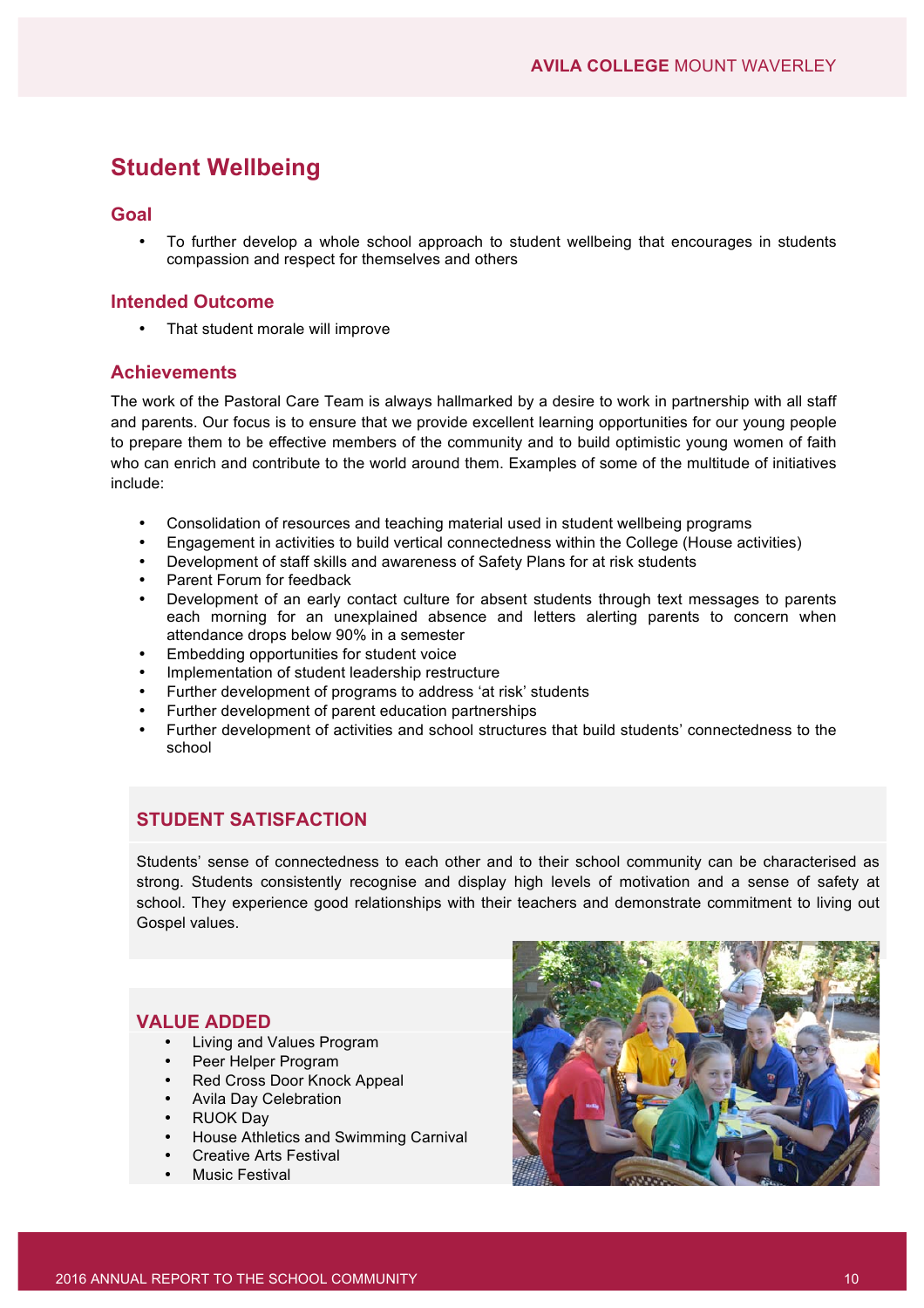# **Child Safe Standards**

### **Implementation**

Avila College has studiously undertaken review and renewal of ensuring child safety at the College. The Child Safe Standards have been complied with and are evidenced in the work undertaken to make visible a whole Avila community commitment to Child Safe Standards as indicated below:

- Being a child-safe environment which has zero tolerance for child abuse
- Actively engaging, listening to and empowering all our students
- Open communication with our families and supporting them to promote the wellbeing and safety of their children
- Establishing child-safe relationships within our community
- Developing an organisational culture marked by collaborative, vigilant and proactive approaches across policies, procedures, curriculum and practices
- Supporting and developing all our staff in their roles to educate, care for and protect our students

# **Achievements**

Avila College supports the Ministerial Order 870 and Child Safe Standards to ensure protection of all children, believing all young people have the right to be protected from all forms of abuse and neglect. The College's current policies can be accessed via the links on the College Website:

- Avila College Child Safety Policy
- Code of Conduct Child Safety
- Mandatory Reporting Procedure Child Safety
- Parents/Guardians Code of Belonging
- Staff Disclosure of Personal Relationship with Student

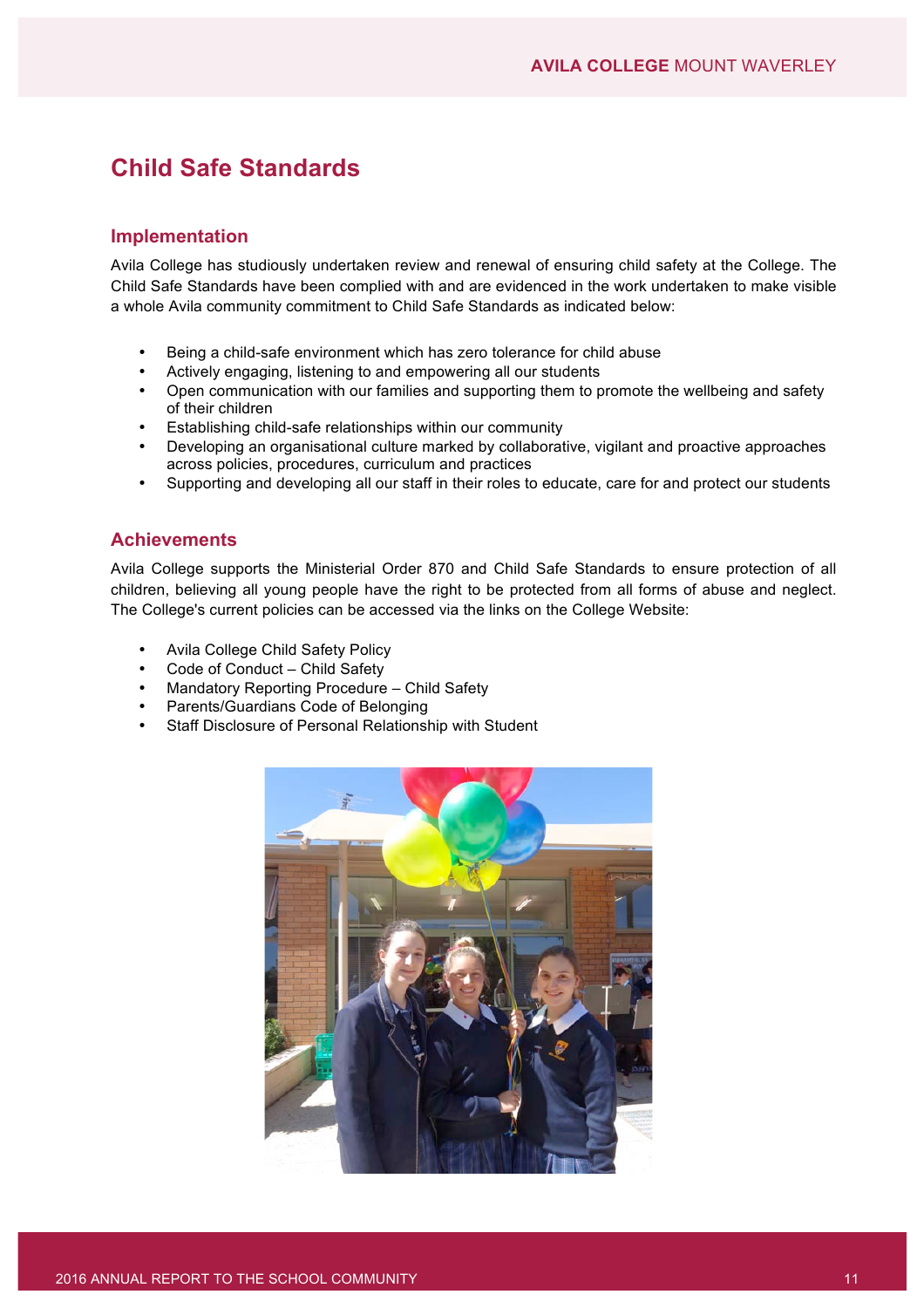# **Leadership & Management**

### **Goal**

• Further develop a shared vision, educational leadership and a professional culture that reflects Gospel values

### **Intended Outcome**

• That appropriate levels of distributed leadership are evident in school operations

# **Achievements**

An extensive process of research, consultation and review was undertaken throughout the year leading to a major restructure of Avila College's organisational structure. The Consultative Committee worked with an external consultant to solicit feedback from staff, examine models from other schools and to develop a set of principles to guide the subsequent organisational restructuring of positions of leadership. New middle leadership positions were created to provide opportunities for staff aspiring to senior educational leadership to develop enhanced knowledge and skills. With the increasing demands on schools to document, comply and respond to multiple stakeholders, the new structure distributes leadership thus enabling students' needs to be met in a timely manner. The new positions were advertised and generated much interest, both externally as well as internally, leading to a rigorous process of short listing, interviewing and selecting suitable applicants for the new roles. To support the new positions of leadership, a realignment of roles and responsibilities of some administration support staff was necessary also.

#### **Avila College Positions of Leadership**

- **Principal**
- Deputy Principal Learning and Teaching
- Deputy Principal Students
- Business Manager
- Director of Faith and Mission
- Head of Innovation
- Director of Studies Years 7-9
- Director of Studies Years 10-12
- Head of Operations
- Director of Pastoral Care Years 7-9
- Director of Pastoral Care Years 10-12
- Curriculum Leaders
- Pathways Co-ordinator
- Learning Enrichment & Enhancement Co-ordinator
- **Timetabler**
- Daily Organiser
- Year Level Co-ordinators
- Director of Marketing, Communications & Events
- Sport / Music / Drama / Discovery Learning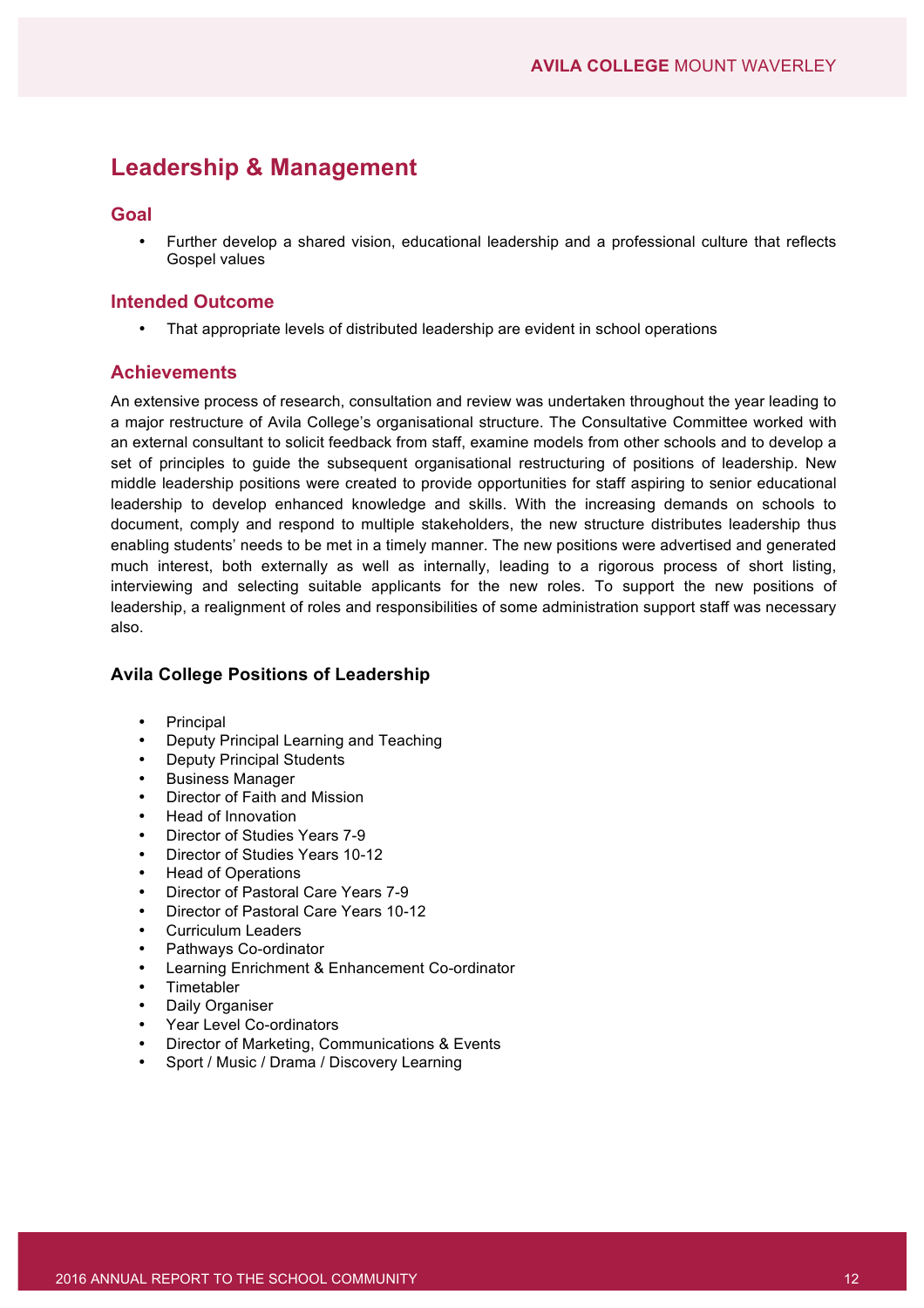# **EXPENDITURE AND TEACHER PARTICIPATION IN PROFESSIONAL LEARNING**

**DESCRIPTION OF PL UNDERTAKEN IN 2016**

During 2016 Avila staff undertook just over 3000 hours of externally provided professional development. Of the external Professional Learning, 5.36% (169 hours) was undertaken outside of business hours such as after school, on weekends or on non-working days. External PL included learning in the following areas: faculty specific, integration of digital technologies, cross-curricular programs, student wellbeing, administration, catering for students with disabilities and individual learning needs, first aid and development of an understanding of the mission and purpose of a Catholic school. The main focus for internal PL was the development of "Professional Learning Communities." Staff had the choice of a focus and spent dedicated meeting and planning time throughout the year in this area. A student-free day was devoted to staff professional learning in the faith area. Avila also held two professional learning sessions with Dr Penny Round from the Education Faculty at Monash University. Dr Round's first presentation focused on the Disability Discrimination Act and how teachers can and must cater for all students in a mixed ability classroom. In the second session, Dr Round focused on Catering for Gifted and Talented students through differentiation in the mainstream classroom.

| NUMBER OF TEACHERS WHO PARTICIPATED IN PL | 106      |
|-------------------------------------------|----------|
| AVERAGE EXPENDITURE PER TEACHER FOR PL    | \$390.00 |

# **TEACHER SATISFACTION**

Teacher satisfaction with their core work of learning and teaching took many forms in 2016. Staff responses to the School Improvement Surveys showed strong regard for the students of the College and a sense of collegiality and hope for the College acting on School Improvement feedback.

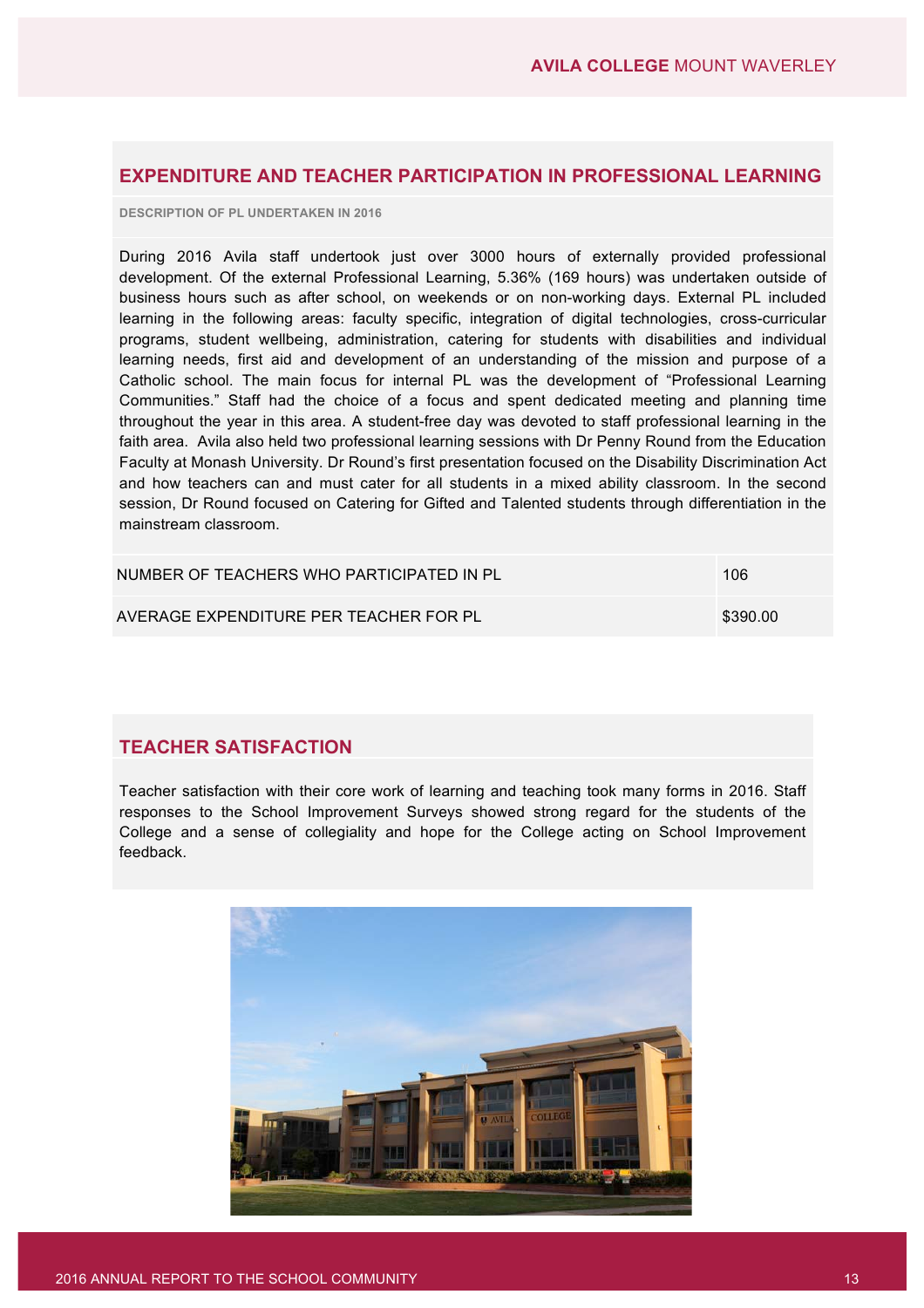# **College Community**

### **Goal**

• Avila College encourages students, staff, parents and alumnae and the wider community to work in partnership to build connectedness and mutual respect

### **Intended Outcome**

• That parental and student connectedness to the school will increase

# **Achievements**

Once again in 2016 the Avila College learning community had much to celebrate together.

- **Open Morning:** There was excellent attendance at each of the four Open Mornings held in 2016. Students signed up to be student ambassadors in record numbers *and* attended lunchtime training sessions and briefing prior to each Open Morning.
- **Website:** All photos on the website were refreshed to feature current students. The website was redesigned to incorporate the new Avila statement '*inspiring today for tomorrow*.' Facebook and Twitter logos were added to the top tool bar of the website linking visitors to the website directly through to the College's social media platforms.
- **Parents and Friends Association:** During the year the PFA:
	- $\circ$  Presented at the year level Parent Information Evenings at the start of the year
	- $\circ$  Co-hosted the Year 7 Welcome Picnic on Friday 12 February, which was a successful social event for new families
	- o Held Mother's Day and Father's Day Breakfasts
	- o Organised a lunch for the College staff to celebrate World Teachers' Day
	- o Published a regular column in each of the College's newsletters.
- **Avila Connect:** Two issues of the Avila Connect magazine containing a range of articles were distributed to all students as well as over 5,000 alumnae.
- **Advertising and Editorial:** The May Open Morning was promoted via a radio campaign on Gold FM, a Facebook advertising campaign and an advertisement on mobile phone app for The Age. The College increased its presence on social media with an average of three posts/ tweets a day to Facebook and Twitter. An article was submitted for the next 'Being Presentation' publication.
- **Yearbook:** The format of the 2016 yearbook was uploaded to the Fusion online system. A Year 12 student designed the yearbook cover.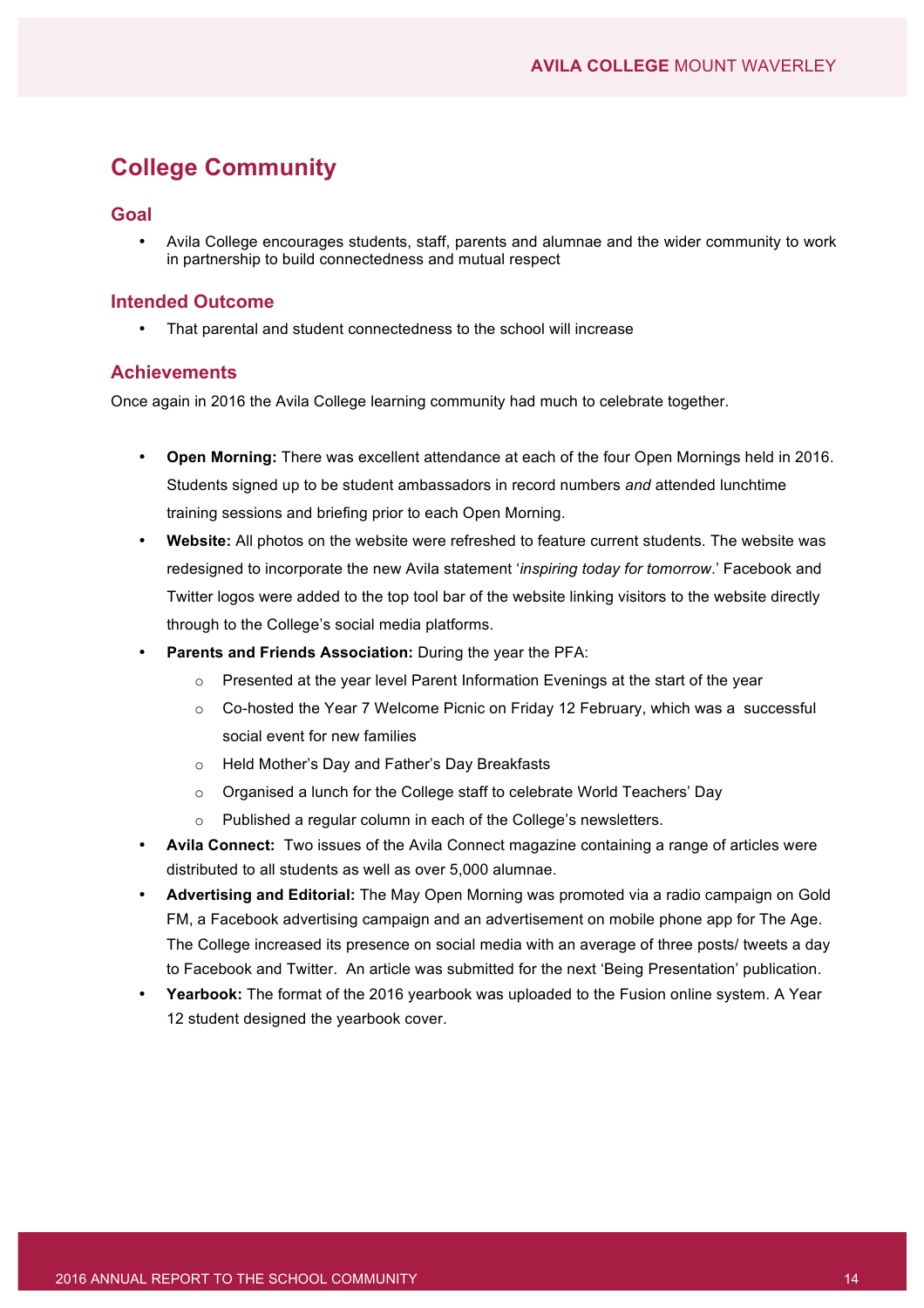# **VALUE ADDED**

#### **Discovery Learning Program**

This included camps for Years 7 and 9 to Marysville and Lake Eildon. The Year 8 City Experience was a week-long highlight for our Year 8 students.

Study Tours provided a rich learning opportunity enabling our students to gain greater understanding of culture and language.

#### **Performing Arts**

Avila College has a rich tradition of developing students' talents in the performing arts area. In 2016 Avila College students displayed their performance skills through public performances including:

- Creative Arts Festival
- Avila/Mazenod Production of *Hairspray*
- Drama Festival
- Orchestra Camp
- Avila/Mazenod combined Orchestra workshop
- **Music Festival**

#### **Public Speaking and Debating**

Avila College students were involved in numerous Public Speaking and Debating competitions including:

- Lunchtime debates
- DAV debating competitions
- Years 11 & 12 Ainger Public Speaking Competition
- Aboriginal Catholic Ministry Public Speaking Competition
- British Parliamentary Debating Competition
- Rostrum National Voice of Youth Public Speaking Competition
- Rotary United Nations Assembly
- Legacy Public Speaking Competition
- VCAA Plain English Speaking
- Lions Youth of the Year Competition

#### **Sports**

Avila Sports department was kept busy with fifteen interschool competitions. Eleven of these were the SCSA tournaments. Other competitions included Gymnastics, Aerobics, Waverley International Netball Tournament and All Schools Netball.

The Avila College Sports Awards Night in September celebrated the sporting achievements of students, recognising both those who had excelled in each sport, and those who had shown admirable commitment to their sporting endeavours.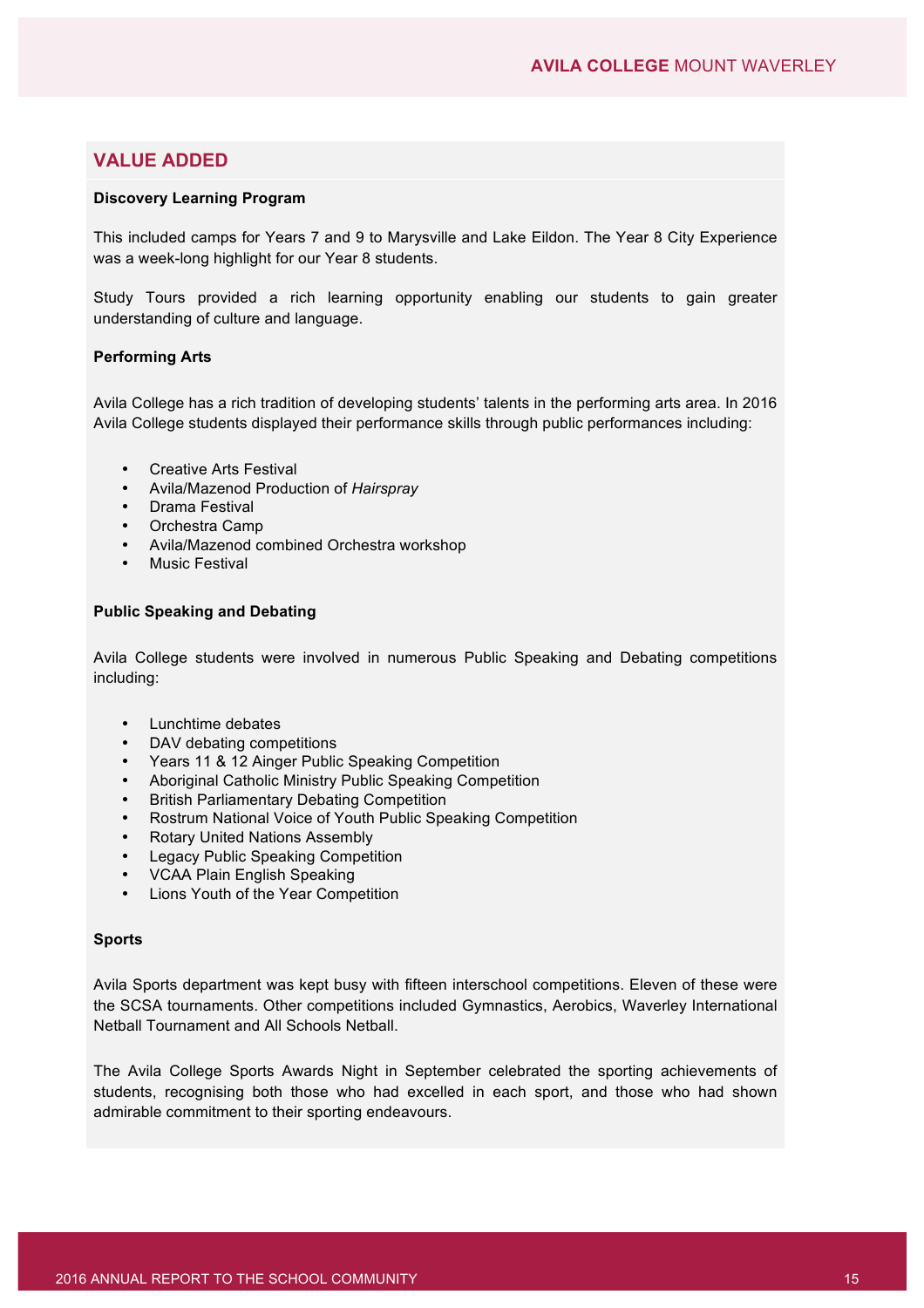# **PARENT SATISFACTION**

Parents of Avila students frequently comment that the College offers "all types" of students opportunities. This hallmark of an Avila education continued in 2016 with a rich tapestry of offerings within and beyond the school community and usual school day. Parental feedback indicates that a Catholic education is important to them and that their daughters have a plethora of opportunities in which to flourish.

# **Future Directions**

The immediate future for Avila College sees the appointment of a new principal. Dr Michelle Cotter (Exec. MBA, M.Ed. Leadership, M.Ed. RE, Post Grad. Dip. IT, Post Grad. Dip. Adult Ed., Grad. Dip. RE, B.Ed) who will embark on leading the College community on a new path in 2017. With a renewed focus on personalised and divergent learning, challenge and critical attention to wellbeing, students at Avila have much to experience and explore going forward.





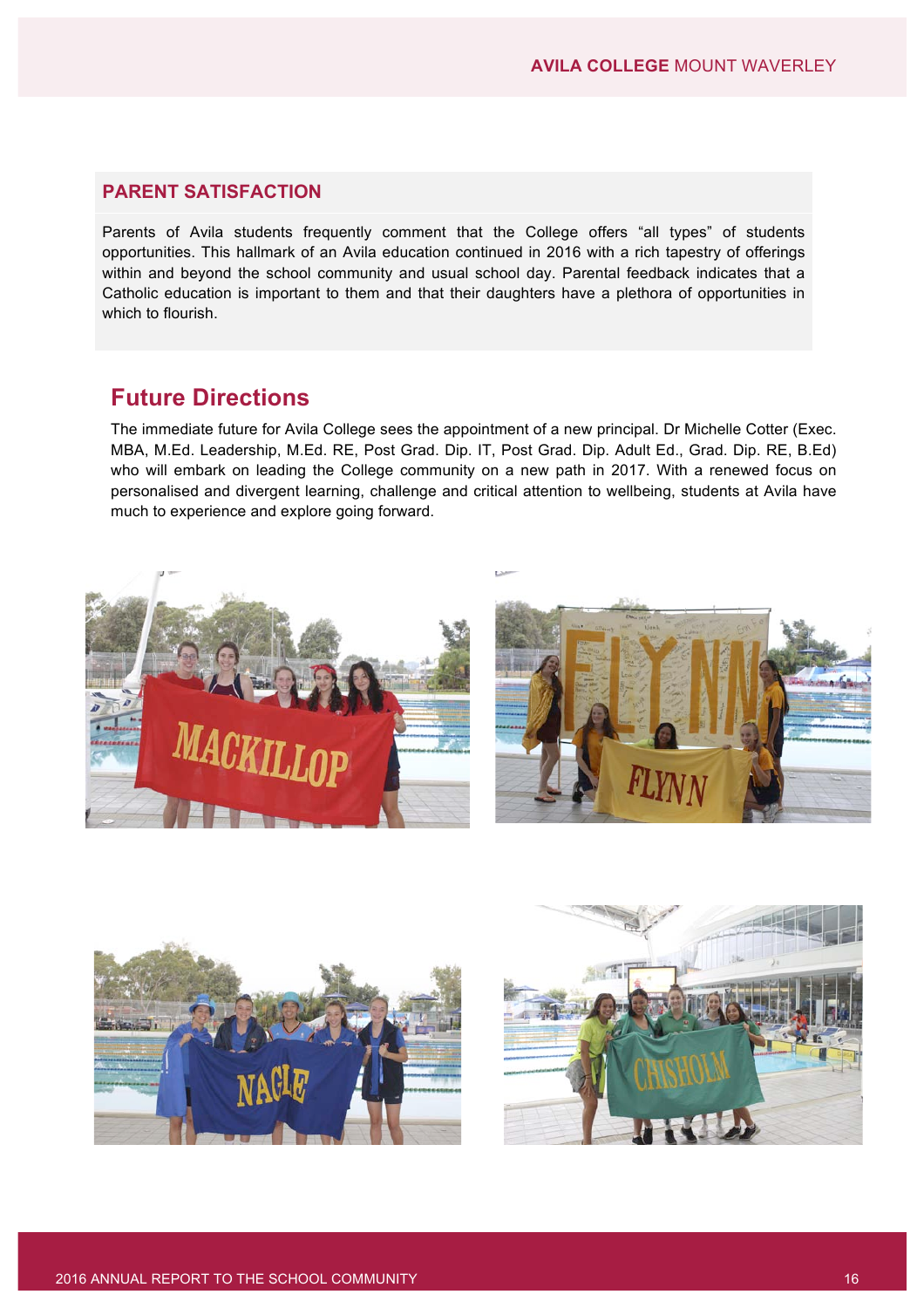# **VRQA Compliance Data**

# **E1247**

**Avila College, Mount Waverley**

| PROPORTION OF STUDENTS MEETING THE MININUM STANDARDS |                                  |                       |                       |                                              |                       |                                              |
|------------------------------------------------------|----------------------------------|-----------------------|-----------------------|----------------------------------------------|-----------------------|----------------------------------------------|
|                                                      | <b>NAPLAN TESTS</b>              | 2014<br>$\frac{9}{6}$ | 2015<br>$\frac{9}{6}$ | 2014-2015<br><b>Changes</b><br>$\frac{9}{6}$ | 2016<br>$\frac{9}{6}$ | 2015-2016<br><b>Changes</b><br>$\frac{9}{6}$ |
| <b>YR 07</b>                                         | Reading                          | 99.5                  | 99.5                  | 0.0                                          | 99.4                  | $-0.1$                                       |
| <b>YR 07</b>                                         | Writing                          | 99.0                  | 100.0                 | 1.0                                          | 99.4                  | $-0.6$                                       |
| <b>YR 07</b>                                         | Spelling                         | 100.0                 | 97.9                  | $-2.1$                                       | 97.8                  | $-0.1$                                       |
| <b>YR 07</b>                                         | <b>Grammar &amp; Punctuation</b> | 99.5                  | 99.5                  | 0.0                                          | 98.3                  | $-1.2$                                       |
| <b>YR 07</b>                                         | Numeracy                         | 100.0                 | 99.5                  | $-0.5$                                       | 99.4                  | $-0.1$                                       |
|                                                      |                                  |                       |                       |                                              |                       |                                              |
| <b>YR 09</b>                                         | Reading                          | 99.5                  | 100.0                 | 0.5                                          | 100.0                 | 0.0                                          |
| <b>YR 09</b>                                         | Writing                          | 100.0                 | 100.0                 | 0.0                                          | 97.1                  | $-2.9$                                       |
| <b>YR 09</b>                                         | Spelling                         | 100.0                 | 98.9                  | $-1.1$                                       | 97.1                  | $-1.8$                                       |
| <b>YR 09</b>                                         | <b>Grammar &amp; Punctuation</b> | 100.0                 | 98.9                  | $-1.1$                                       | 97.7                  | $-1.2$                                       |
| <b>YR 09</b>                                         | Numeracy                         | 99.5                  | 98.9                  | $-0.6$                                       | 100.0                 | 1.1                                          |
|                                                      |                                  |                       |                       |                                              |                       |                                              |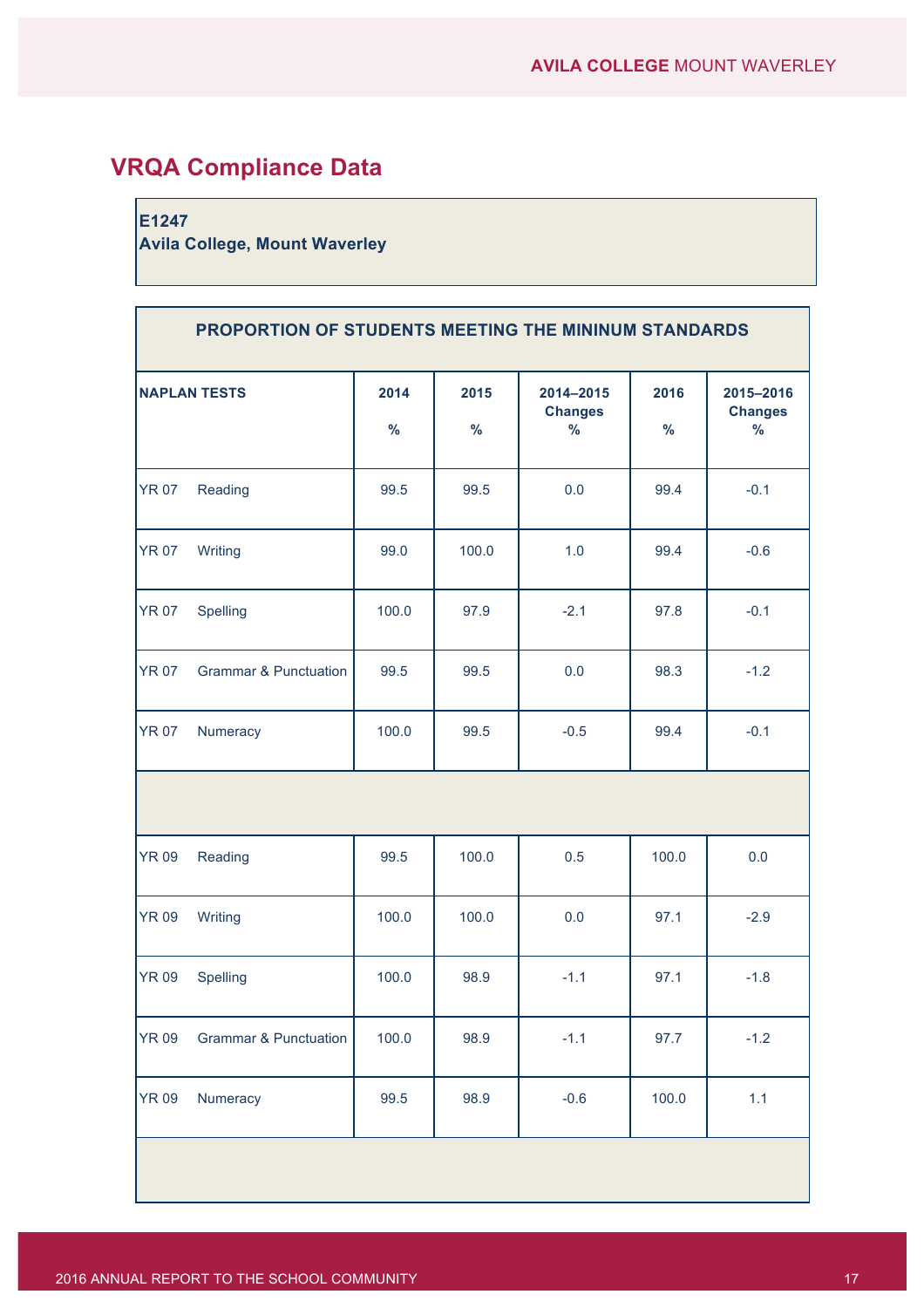



| <b>YEARS 9-12 STUDENT RETENTION RATE</b>   |        |  |
|--------------------------------------------|--------|--|
| <b>T</b> Years 9–12 Student Retention Rate | 93.48% |  |

| AVERAGE STUDENT ATTENDANCE RATE BY YEAR LEVEL | $\frac{0}{0}$ |
|-----------------------------------------------|---------------|
| <b>Y07</b>                                    | 95.29         |
| Y08                                           | 92.80         |
| Y10                                           | 92.29         |
| Y09                                           | 92.93         |
| Overall average attendance                    | 93.33         |

| <b>TEACHING STAFF ATTENDANCE RATE</b> |        |
|---------------------------------------|--------|
| Teaching Staff Attendance Rate        | 90.25% |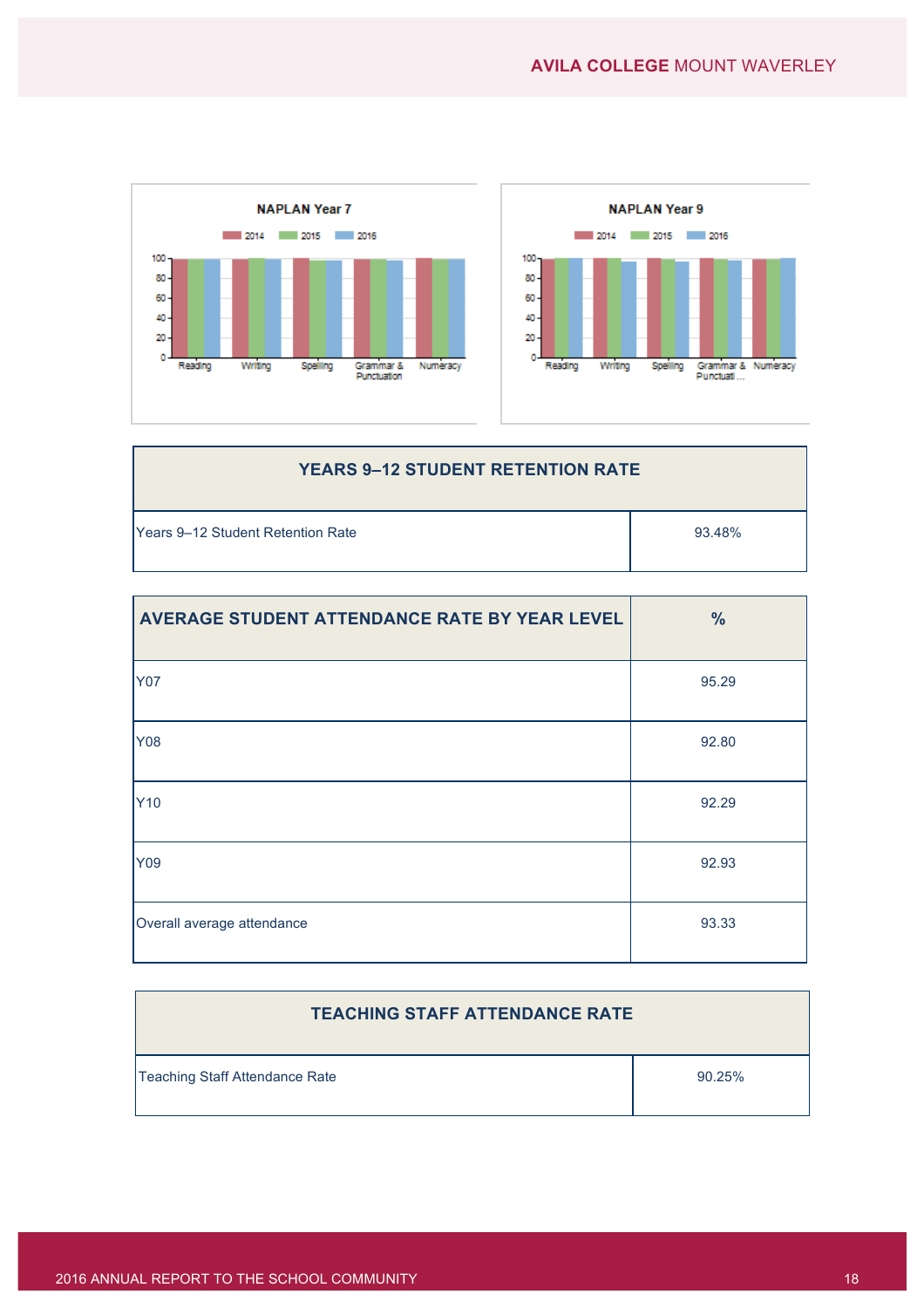| <b>STAFF RETENTION RATE</b> |        |
|-----------------------------|--------|
| <b>Staff Retention Rate</b> | 82.69% |

| <b>TEACHER QUALIFICATIONS</b> |        |  |
|-------------------------------|--------|--|
| Doctorate                     | 1.01%  |  |
| <b>Masters</b>                | 22.22% |  |
| Graduate                      | 46.46% |  |
| Certificate Graduate          | 10.10% |  |
| Degree Bachelor               | 91.92% |  |
| Diploma Advanced              | 25.25% |  |
| No Qualifications Listed      | 0.00%  |  |

| <b>STAFF COMPOSITION</b>        |        |  |
|---------------------------------|--------|--|
| <b>Principal Class</b>          | 2      |  |
| Teaching Staff (Head Count)     | 99     |  |
| <b>FTE Teaching Staff</b>       | 83.443 |  |
| Non-Teaching Staff (Head Count) | 47     |  |
| <b>FTE Non-Teaching Staff</b>   | 35.819 |  |
| Indigenous Teaching Staff       | 0      |  |